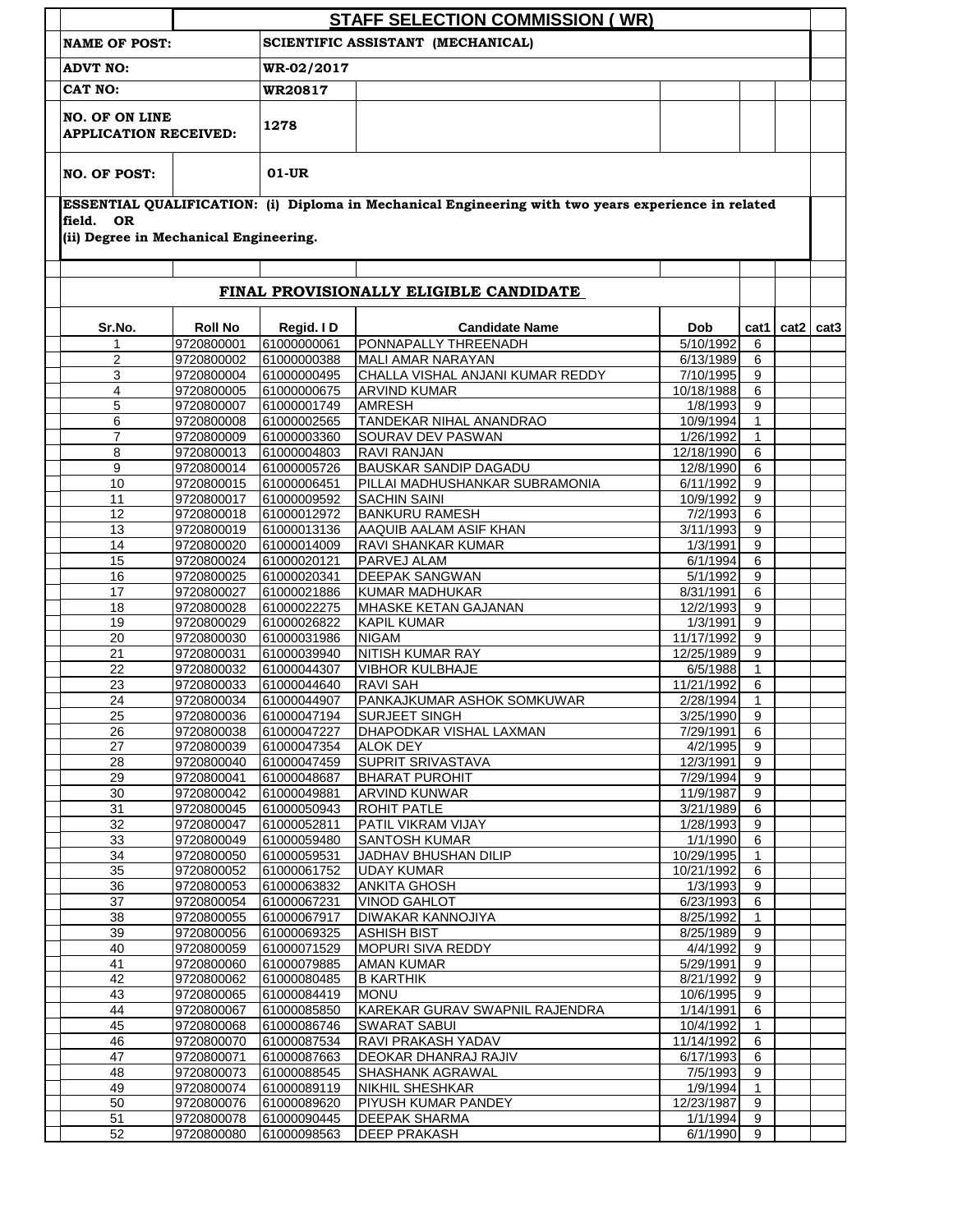| 53              | 9720800082               | 61000099188 | <b>HARSHIT ANAND</b>                        | 1/27/1995             | 9              |   |  |
|-----------------|--------------------------|-------------|---------------------------------------------|-----------------------|----------------|---|--|
| 54              | 9720800083               | 61000101240 | <b>NITIN KUMAR</b>                          | 4/20/1989             | 9              |   |  |
| 55              | 9720800087               | 61000106110 | <b>AMOD KUMAR</b>                           | 4/30/1994             | 6              |   |  |
| 56              | 9720800089               | 61000107263 | UBALE DIVYESH PRAFULLA                      | 4/19/1993             | 9              |   |  |
| 57              | 9720800090               | 61000107711 | DUNAKHE YOGESH DHANANJAY                    | 8/16/1994             | 9              |   |  |
| 58              | 9720800092               | 61000109152 | <b>BISHAL KUMAR PRASAD</b>                  | 11/2/1994             | 6              |   |  |
| 59              | 9720800093               | 61000112471 | <b>SULEGAON NAVNEET KRISHNAHARI</b>         | 1/8/1993              | 9              |   |  |
| 60              | 9720800094               | 61000112601 | <b>AMRIT KUMAR</b>                          | 1/2/1990              | 9              |   |  |
| 61              | 9720800097               | 61000114910 | <b>AVINASH AGRAWAL</b>                      | 11/7/1991             | 9              |   |  |
| 62              | 9720800098               | 61000117087 | <b>MOHD MERAJ KHAN</b>                      | 5/9/1989              | 6              |   |  |
| 63              | 9720800099               | 61000118633 | <b>SHUBHAM KUMAR</b>                        | 12/13/1995            | 6              |   |  |
| 64              | 9720800101               | 61000122689 | <b>SOUMYA GHOSH</b>                         | 11/23/1987            | 9              |   |  |
| 65              | 9720800102               | 61000122894 | <b>RAHUL SHARMA</b>                         | 8/11/1989             | 9              |   |  |
| 66              | 9720800103               | 61000124310 | <b>ROHIT PAHWA</b>                          | 3/4/1991              | 9              |   |  |
| 67              | 9720800106               | 61000126187 | BALIMIDI VARADA RAVI TEJA                   | 2/13/1992             | 6              |   |  |
| 68              | 9720800107               | 61000126330 | VAISHNAVKUMAR BALU WAGH                     | 3/23/1989             | 9              |   |  |
|                 | 9720800108               |             |                                             |                       | 9              |   |  |
| 69              |                          | 61000126805 | <b>PRABHANS KUMAR SRIVASTAVA</b>            | 7/22/1988             |                |   |  |
| 70              | 9720800109               | 61000129832 | <b>DEBOJYOTI PODDAR</b>                     | 2/2/1994              | 9              |   |  |
| $\overline{71}$ | 9720800110               | 61000131509 | <b>NAIK SUMIT MOHAN</b>                     | 6/27/1993             | $\mathbf{1}$   |   |  |
| 72              | 9720800111               | 61000132063 | <b>DEEPAK KUMAR</b>                         | 4/11/1990             | 6              |   |  |
| 73              | 9720800112               | 61000132566 | RAJEEV GUPTA                                | 6/21/1991             | 9              |   |  |
| 74              | 9720800113               | 61000132812 | <b>NIKESH KUMAR</b>                         | 8/5/1988              | 9              |   |  |
| 75              | 9720800115               | 61000134018 | SHINDE MANGESH                              | 3/7/1993              | 9              |   |  |
| 76              | 9720800117               | 61000137703 | SHANKAR KUMAR MAHTO                         | 10/15/1992            | 6              |   |  |
| 77              | 9720800118               | 61000137761 | <b>IMOHITE SACHIN MAHADEO</b>               | 12/12/1994            | 9              |   |  |
| 78              | 9720800119               | 61000139115 | LANJEWAR PAMESH KHEMLAL                     | 1/14/1993             | 9              |   |  |
| 79              | 9720800121               | 61000142962 | <b>BORKAR YOGESH DAMODAR</b>                | 4/22/1992             | $\mathbf{1}$   |   |  |
| 80              | 9720800122               | 61000144979 | <b>ABHISHEK SINGH RAJPUT</b>                | 9/10/1992             | 6              |   |  |
| 81              | 9720800123               | 61000145576 | AKHIL G S                                   | 10/20/1989            | 9              |   |  |
| 82              | 9720800124               | 61000147128 | <b>AASHISH SHANKAR</b>                      | 4/9/1990              | $\overline{6}$ |   |  |
| 83              | 9720800125               | 61000147340 | <b>GONTE SANKET JALINDAR</b>                | 5/7/1993              | 9              |   |  |
| 84              | 9720800126               | 61000147657 | <b>SUNIL KUMAR TRIPATHI</b>                 | 1/16/1989             | 9              |   |  |
| 85              | 9720800130               | 61000153025 | RACHIT CHOUDHARY                            | 6/21/1991             | 9              |   |  |
| 86              | 9720800131               | 61000153433 | <b>GONDANE RITESH CHANDRASHEKHAR</b>        | 8/17/1993             | $\mathbf{1}$   |   |  |
| 87              | 9720800134               | 61000154750 | <b>BHANDARE NIKIL PUNDLIK</b>               | 5/11/1989             | 1              |   |  |
| 88              | 9720800135               | 61000155400 | BANGALE BHAGWAN MADHAVRAO                   | 11/15/1987            | 9              |   |  |
| 89              | 9720800136               | 61000155621 | <b>BIPIN KUMAR</b>                          | 6/8/1993              | 9              |   |  |
| 90              | 9720800139               | 61000157419 | <b>SHUBHAM SUTHAR</b>                       | 5/9/1995              | 9              |   |  |
| 91              | 9720800141               | 61000158604 | MULANI AZAR FAKIRAHEMAD                     | 8/23/1990             | 6              |   |  |
| 92              | 9720800142               | 61000160066 | SONAWANE DURGESH RAJENDRA                   | 5/29/1993             | 1              |   |  |
| 93              | 9720800143               | 61000162697 | <b>KARAN KAUSHIK</b>                        | 9/13/1988             | 9              |   |  |
| 94              | 9720800144               | 61000163128 | PAGAR ANAND HARINARAYAN                     | 9/16/1989             | 6              |   |  |
| 95              | 9720800145               | 61000167511 | MOHAMMAD REHAN MOHAMMAD IKRAM               | 8/31/1990             | 6              |   |  |
| 96              | 9720800146               | 61000167794 | <b>JAIDEV SINGH</b>                         | 10/25/1988            | 9              |   |  |
| 97              | 9720800149               | 61000171966 | <b>SANJAY SINGH RAWAT</b>                   | 6/28/1993             | 6              |   |  |
| 98              | 9720800150               | 61000172202 | KULDEEP KUMAR DIXIT                         | 11/9/1995             | 9              |   |  |
| 99              | 9720800152               | 61000178082 | PUNNANA RAVI                                | 2/17/1994             | 6              |   |  |
| 100             |                          | 61000181303 |                                             | 8/19/1992             | $\mathbf{1}$   |   |  |
| 101             | 9720800154<br>9720800158 | 61000185803 | <b>AJAY GOYAL</b><br><b>PRAVEEN KUMAR</b>   | 3/22/1990             | 6              |   |  |
|                 |                          |             |                                             |                       |                |   |  |
| 102<br>103      | 9720800159               | 61000187657 | <b>ANURAG AHIRWAR</b><br><b>ANKIT KUMAR</b> | 8/5/1992<br>2/28/1992 | 1<br>9         |   |  |
|                 | 9720800161               | 61000188458 |                                             |                       |                |   |  |
| 104             | 9720800162               | 61000189215 | KORADA MADHU KIRAN                          | 5/26/1991             | 9              |   |  |
| 105             | 9720800163               | 61000195768 | SATYANARAYANA SASTRY K                      | 6/15/1977             | 9              | 3 |  |
| 106             | 9720800164               | 61000199478 | <b>VIKASH PRASAD</b>                        | 3/25/1990             | 6              |   |  |
| 107             | 9720800166               | 61000199666 | PRANAV KUMAR PANDEY                         | 6/6/1992              | 9              |   |  |
| 108             | 9720800168               | 61000204045 | <b>SUYASH SANKHWAR</b>                      | 9/1/1992              | $\mathbf{1}$   |   |  |
| 109             | 9720800169               | 61000204852 | <b>GANVIR AMOL ASHOK</b>                    | 9/24/1991             | $\mathbf{1}$   |   |  |
| 110             | 9720800171               | 61000214704 | SATENDRA PRAKASH SHUKLA                     | 2/20/1990             | 9              |   |  |
| 111             | 9720800172               | 61000220620 | <b>KUNDAN KUMAR</b>                         | 2/10/1990             | 6              |   |  |
| 112             | 9720800174               | 61000222637 | <b>MOHIT</b>                                | 12/29/1992            | 9              |   |  |
| 113             | 9720800175               | 61000223210 | KOPPALA SANTOSH GIRISH                      | 12/11/1991            | 6              |   |  |
| 114             | 9720800178               | 61000229199 | <b>AVIRAL KHARE</b>                         | 8/11/1990             | 9              |   |  |
| 115             | 9720800179               | 61000232586 | RAJVARDHAN JAIDEVA                          | 12/7/1989             | 1              |   |  |
| 116             | 9720800182               | 61000232820 | <b>MANOTOSH SIKDAR</b>                      | 11/11/1992            | 1              |   |  |
| 117             | 9720800183               | 61000233384 | NAGPURE PRAVINKUMAR KUNDLIK                 | 4/20/1991             | 6              |   |  |
| 118             | 9720800184               | 61000233565 | <b>TAKALE BALARAJ ANIL</b>                  | 5/11/1991             | 9              |   |  |
| 119             | 9720800185               | 61000235555 | NAVEEN KUMAR JEE G                          | 6/13/1992             | 6              |   |  |
| 120             | 9720800190               | 61000246016 | KURNE WAJED CHAND                           | 9/12/1990             | 9              |   |  |
| 121             | 9720800191               | 61000246661 | RAHUL YADAV                                 | 10/22/1992            | 6              |   |  |
| 122             | 9720800192               | 61000248958 | <b>BARKUL ARUN TANAJI</b>                   | 11/6/1993             | 9              |   |  |
| 123             | 9720800195               | 61000251614 | JADHAV LALIT DEVIDAS                        | 9/15/1994             | 6              |   |  |
| 124             | 9720800197               | 61000265633 | <b>RAHUL MISHRA</b>                         | 8/13/1989             | 9              |   |  |
| 125             | 9720800198               | 61000273829 | RAVI CHANDRA VORUGANTI                      | 10/27/1991            | 9              |   |  |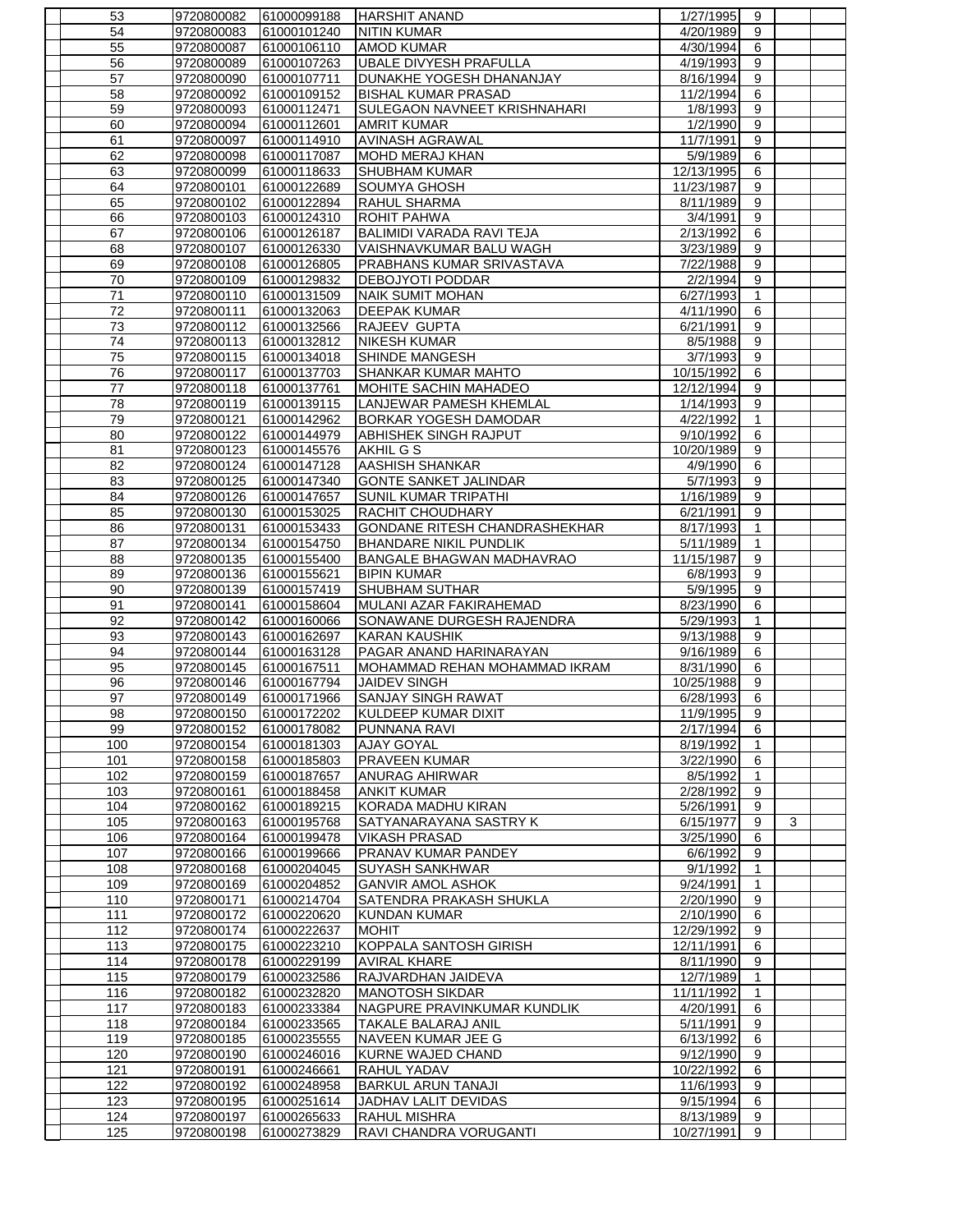|            | 9720800199               | 61000278167                | <b>N KRISHNA MURTHY</b>                                        | 6/30/1994               | 9                       |   |  |
|------------|--------------------------|----------------------------|----------------------------------------------------------------|-------------------------|-------------------------|---|--|
| 127        | 9720800200               | 61000284428                | PANKAJ KUMAR JAISWAL                                           | 7/15/1992               | 6                       |   |  |
| 128        | 9720800203               | 61000296376                | <b>SAURAV PANDEY</b>                                           | 8/2/1993                | 9                       |   |  |
| 129        | 9720800205               | 61000300640                | <b>PHOOL KUMAR</b>                                             | 1/12/1992               | $\mathbf{1}$            |   |  |
| 130        | 9720800209               | 61000311331                | <b>SURJEET KUMAR</b>                                           | 6/2/1994                | $\mathbf{1}$            |   |  |
| 131        | 9720800212               | 61000318123                | YAJURVED MAURYA                                                | 11/24/1990              | 6                       |   |  |
| 132        | 9720800215               | 61000326403                | <b>DEOKAR BALRAM ASHOK</b>                                     | 5/26/1992               | 9                       |   |  |
| 133        | 9720800216               | 61000339140                | <b>AMIT KUMAR</b>                                              | 12/20/1991              | 6                       |   |  |
| 134        | 9720800217               | 61000339530                | RAJEEV RANJAN                                                  | 3/3/1992                | 9                       |   |  |
| 135        | 9720800218               | 61000351025                | <b>JISHNUT</b>                                                 | 8/24/1994               | 6                       |   |  |
| 136        | 9720800219               | 61000351358                | <b>AAKASH</b>                                                  | 11/24/1992              | 6                       |   |  |
| 137        | 9720800223               | 61000358064                | <b>KAMOD KUMAR</b>                                             | 10/12/1992              | 6                       |   |  |
| 138        | 9720800224               | 61000358944                | <b>ROHIT T R</b>                                               | 10/6/1992               | 9                       |   |  |
| 139        | 9720800225               | 61000362358                | KISHAN KACHHAP                                                 | 12/27/1991              | $\overline{\mathbf{c}}$ |   |  |
| 140        | 9720800226               | 61000374993                | SANGLE GOPAL BALASAHEB                                         | 2/7/1992                | 6                       |   |  |
| 141        | 9720800229               | 61000383201                | <b>VIPIN CHANDRA PATHAK</b>                                    | 7/8/1992                | 9                       |   |  |
| 142        | 9720800230               | 61000384803                | <b>SHUBHAM PAL SINGH</b>                                       | 11/30/1993              | 9                       |   |  |
| 143        | 9720800232               | 61000388591                | MANE AKSHAYKUMAR VASANTRAO                                     | 5/8/1993                | 9                       |   |  |
| 144        | 9720800233               | 61000395880                | AJINKYA MOTILAL GOPALGHARE                                     | 9/27/1992               | 9                       |   |  |
| 145        | 9720800234               | 61000397757                | CHAUDHARI HIMANSHU NANDKUMAR                                   | 9/30/1994               | 6                       |   |  |
| 146        | 9720800236               | 61000407034                | <b>MILIND PATIL</b>                                            | 6/24/1993               | 6                       |   |  |
| 147        | 9720800238               | 61000408105                | <b>BAMBAL MAYUR BHAURAO</b>                                    | 5/21/1990               | 9                       |   |  |
| 148        | 9720800240               | 61000414125                | SAURABH REWASHANKAR VERMA                                      | 12/13/1991              | 9                       |   |  |
| 149        | 9720800242               | 61000418198                | <b>SURAJ RAMESH DESHBHRATAR</b>                                | 8/1/1991                | $\mathbf{1}$            |   |  |
| 150        | 9720800245               | 61000421759                | <b>MOHIT KUMAR PANDEY</b>                                      | 3/10/1994               | $\overline{9}$          |   |  |
| 151        | 9720800251               | 61000453305                | MADAVI ANIKET ARVIND                                           | 5/8/1993                | $\overline{2}$          |   |  |
| 152        | 9720800254               | 61000466674                | PERKUNDE SHUBHAM SHANKARRAO                                    | 11/27/1995              | $\overline{9}$          |   |  |
| 153        | 9720800256               | 61000475869                | <b>VAIBHAV SINGHAI</b>                                         | 4/15/1991               | 9                       |   |  |
| 154        | 9720800257               | 61000475920                | <b>ANKIT GAUTAM</b>                                            | 6/17/1990               | 9                       |   |  |
| 155        | 9720800261               | 61000484705                | <b>MULIK PRAMOD SHAMRAO</b>                                    | 5/8/1989                | $\overline{6}$          |   |  |
| 156        | 9720800263               | 61000497321                | SANDEEP KUMAR CHAUHAN                                          | 1/10/1992               | 6                       |   |  |
| 157        | 9720800264               | 61000516314                | <b>M ANUHYA</b>                                                | 7/29/1995               | $\mathbf{1}$            |   |  |
| 158        | 9720800267               | 61000521696                | <b>VIRMANI KUMAR</b>                                           | 2/25/1989               | 6                       |   |  |
| 159        | 9720800268               | 61000525921                | DUBEY SURENDRA KUMAR GIRJA SHANKAR                             | 10/1/1976               | 9                       | 3 |  |
| 160        | 9720800269               | 61000529483                | <b>MHAISE BHAGWAN NANDU</b>                                    | 10/20/1993              | 6                       |   |  |
| 161        | 9720800272               | 61000539386                | <b>AKASH KUMAR</b>                                             | 7/21/1993               | 6                       |   |  |
| 162<br>163 | 9720800275<br>9720800276 | 61000545395<br>61000553022 | <b>WAYKOLE SURAJ HARI</b><br>KUNDAN KUMAR                      | 10/1/1991<br>8/30/1989  | 6<br>6                  |   |  |
| 164        | 9720800277               | 61000557772                | SOURABH KUMAR NISHAD                                           | 6/19/1991               | 6                       |   |  |
| 165        | 9720800278               | 61000558668                | <b>ANUP KUMAR VERMA</b>                                        | 10/20/1988              | 9                       |   |  |
| 166        | 9720800279               | 61000560093                | CHAVAN ABHIJIT SUBHASH                                         | 2/20/1991               | 6                       |   |  |
|            |                          |                            |                                                                |                         |                         |   |  |
|            |                          |                            |                                                                |                         |                         |   |  |
| 167        | 9720800280               | 61000561330                | SHRIVASTAVA ANKIT RAJESH                                       | 3/25/1993               | 9                       |   |  |
| 168        | 9720800285               | 61000571042                | YASHWANT SINGH PARIHAR                                         | 6/14/1992               | 9                       |   |  |
| 169        | 9720800286               | 61000578681                | <b>MANISH KUMAR</b>                                            | 2/8/1990                | 6                       |   |  |
| 170        | 9720800289               | 61000591117                | <b>LAKSHAY BHASIN</b>                                          | 5/19/1993               | 9                       |   |  |
| 171<br>172 | 9720800292               | 61000597255<br>61000610874 | NALLA M S AJAY KUMAR                                           | 8/22/1996               | 9<br>6                  |   |  |
| 173        | 9720800296               |                            | <b>GOKHARE VINOD GULAB</b>                                     | 11/16/1992<br>7/27/1991 | 9                       |   |  |
| 174        | 9720800298<br>9720800300 | 61000626193<br>61000627018 | KHAN MOHAMMED RIZWAN ABDUL RASHID<br><b>MUKESH KUMAR MEENA</b> | 7/5/1988                | 9                       |   |  |
| 175        | 9720800305               | 61000627462                | PRAKASH CHANDRA                                                | 6/10/1993               | 6                       |   |  |
| 176        | 9720800308               | 61000628097                | <b>GAIKWAD GIRISH SUBHASH</b>                                  | 7/21/1990               | 9                       |   |  |
| 177        | 9720800309               | 61000628247                | <b>SAGAR VEKARIYA</b>                                          | 2/12/1994               | 9                       |   |  |
| 178        | 9720800311               | 61000628448                | MALVANKAR OMKAR VIJAY                                          | 12/1/1993               | 9                       |   |  |
| 179        | 9720800317               | 61000629321                | SATYANARAYAN YADAV                                             | 1/26/1992               | 6                       |   |  |
| 180        | 9720800318               | 61000629430                | <b>RAJNEESH VIKRAM SINGH</b>                                   | 7/25/1988               | 9                       |   |  |
| 181        | 9720800323               | 61000630574                | PRADIP KUMAR SINGH                                             | 12/25/1988              | 9                       |   |  |
| 182        | 9720800325               | 61000630890                | <b>GOHIL PARTH HASMUKHBHAI</b>                                 | 8/17/1996               | 9                       |   |  |
| 183        | 9720800326               | 61000630941                | <b>BHUMI SHANKAR SAHU</b>                                      | 7/29/1992               | 6                       |   |  |
| 184        | 9720800331               | 61000631713                | <b>AMIT KUMAR</b>                                              | 12/20/1994              | 9                       |   |  |
| 185        | 9720800333               | 61000632727                | <b>SANAP DIPAK MARUTI</b>                                      | $\sqrt{2}/9/1994$       | 9                       |   |  |
| 186        | 9720800334               | 61000632978                | AMIT KUMAR PRADHAN                                             | 12/20/1988              | 9                       |   |  |
| 187        | 9720800335               | 61000633082                | VISHAL DIWAKAR                                                 | 3/14/1990               | 9                       |   |  |
| 188        | 9720800339               | 61000633938                | RAVI PRAKASH UPADHYAI                                          | 1/7/1992                | 9                       |   |  |
| 189        | 9720800341               | 61000634094                | <b>MOON RAKSHIT KAILAS</b>                                     | $\frac{1}{8}$ /1994     | 1                       |   |  |
| 190        | 9720800345               | 61000634456                | <b>HEMANT GURBANI</b>                                          | 10/10/1993              | 9                       |   |  |
| 191        | 9720800352               | 61000635356                | <b>KAMAL SHARMA</b>                                            | 9/18/1992               | 9                       |   |  |
| 192        | 9720800353               | 61000635403                | AKASH ARUNKUMAR GURAO                                          | 3/21/1993               | 6                       |   |  |
| 193        | 9720800354               | 61000635608                | <b>AKASH KUMAR</b>                                             | 4/2/1992                | 6                       |   |  |
| 194        | 9720800362               | 61000637097                | VASAWALA NILESH JAGDISHBHAI                                    | 12/21/1992              | 1                       |   |  |
| 195        | 9720800364               | 61000637537                | WADGHULE AMOL YASHVANTRAO                                      | 12/22/1987              | 6                       |   |  |
| 196        | 9720800366               | 61000637669                | YOGESH KUMAR                                                   | 7/5/1991                | 6                       |   |  |
| 197<br>198 | 9720800369<br>9720800371 | 61000637996<br>61000639195 | <b>BHANDARE SAGAR BHAGWAT</b><br>KATHAVATE VAIBHAV SANJAY      | 6/16/1988<br>8/15/1992  | 6<br>9                  |   |  |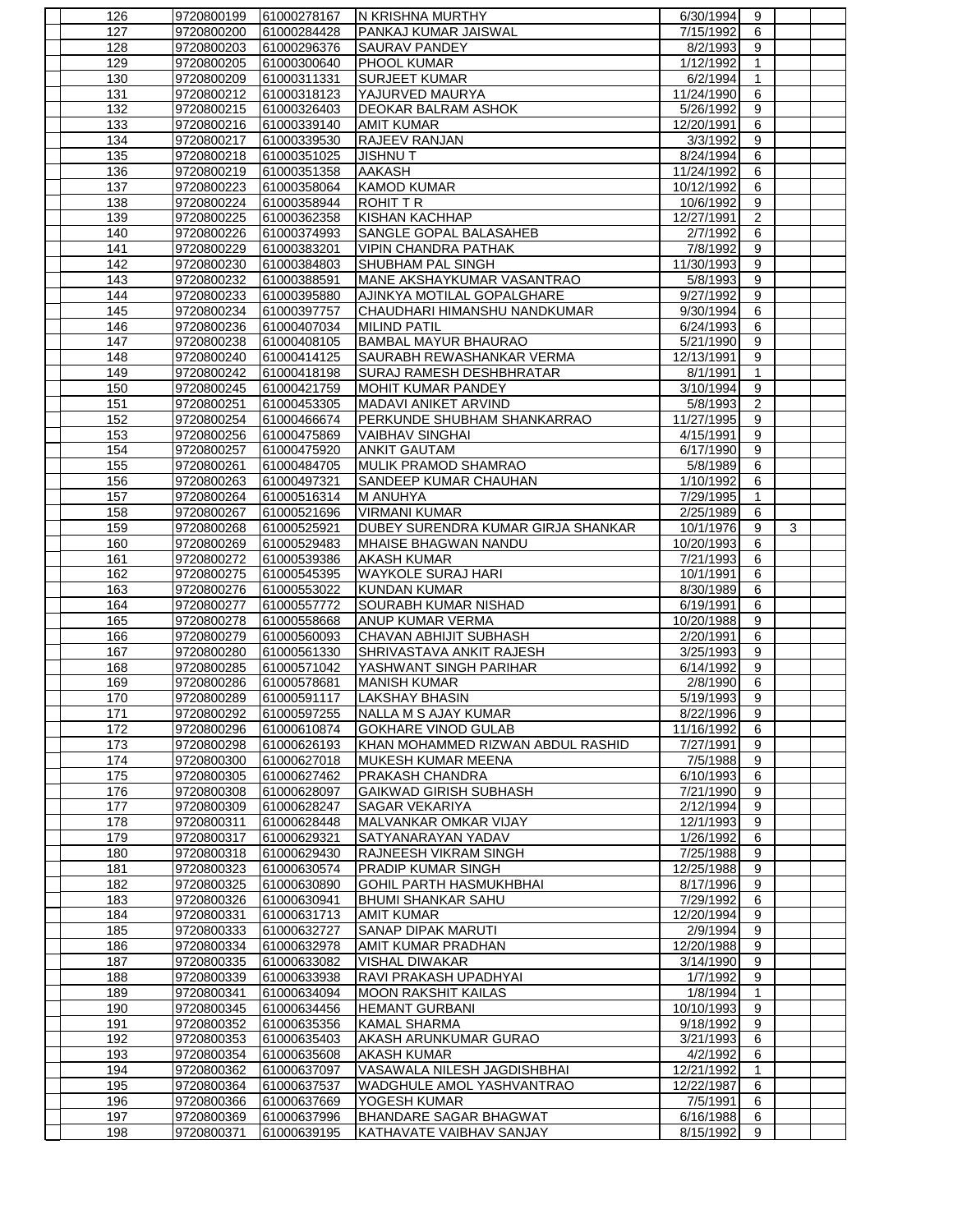| 199        | 9720800373               | 61000639396                | MADHURESH TRIVEDI                         | 1/15/1990               | 9              |  |
|------------|--------------------------|----------------------------|-------------------------------------------|-------------------------|----------------|--|
| 200        | 9720800375               | 61000639884                | P SAURABH MATHEW JOHNSON                  | 7/18/1992               | 9              |  |
| 201        | 9720800379               | 61000640509                | MOHAMMAD AFROZ                            | 7/8/1995                | 6              |  |
| 202        | 9720800380               | 61000640869                | <b>KAMBLE AKSHAY KISHOR</b>               | 2/17/1993               | $\mathbf{1}$   |  |
| 203        | 9720800382               | 61000641447                | <b>BANDGAR SACHIN VASANT</b>              | 6/8/1994                | 9              |  |
| 204        | 9720800388               | 61000643642                | LIKHIYA AJAYKUMAR                         | 3/17/1994               | 9              |  |
| 205        | 9720800390               | 61000644039                | KOTAPATI VENKATA RAMANA                   | 2/5/1989                | 6              |  |
| 206        | 9720800391               | 61000644226                | TEJAS JALINDAR LONDHE                     | 4/22/1993               | $\mathbf{1}$   |  |
| 207        | 9720800397               | 61000646300                | SONAWANE KALPESH DAMODAR                  | 11/19/1994              | 9              |  |
| 208        | 9720800400               | 61000647571                | FULPAGARE PUSHKAR YASHWANT                | 7/22/1993               | 9              |  |
| 209        | 9720800403               | 61000648991                | <b>MANISH KUMAR</b>                       | 1/4/1992                | 6              |  |
| 210        | 9720800406               | 61000649579                | SHRADDHA PRAVIN RAGIT                     | 9/20/1995               | 6              |  |
| 211        | 9720800414               | 61000651750                | <b>GAIKWAD PANKAJ MANIK</b>               | 3/31/1993               | 9              |  |
| 212        | 9720800416               | 61000652270                | <b>BIRARI UTKARSH PANDHRINATH</b>         | 7/25/1992               | 9              |  |
| 213        | 9720800417               | 61000652617                | <b>NITIN KUMAR</b>                        | 5/30/1990               | $\mathbf{1}$   |  |
| 214        | 9720800419               | 61000652839                | <b>TEJAS KUMAR</b>                        | 9/29/1992               | 9              |  |
| 215        | 9720800421               | 61000654473                | DESHMUKH SARVESH CHANDRAKANT              | 5/13/1996               | 9              |  |
| 216        | 9720800424               | 61000655396                | DOIFODE AVINASH NAGNATH                   | 6/1/1994                | 9              |  |
| 217        | 9720800429               | 61000655890                | <b>ENDOLE ANIKET VILAS</b>                | 1/25/1994               | 9              |  |
| 218        | 9720800430               | 61000656325                | SHRIRAME ANIRUDDHA DNYANESHWAR            | 3/4/1992                | $\mathbf{1}$   |  |
| 219        | 9720800431               | 61000656501                | VIKRAM BABAN PARTE                        | 12/9/1993               | 9              |  |
| 220        | 9720800434               | 61000656621                | KOKARE VIKAS BHIVARAM                     | 9/10/1992               | 9              |  |
| 221        | 9720800436               | 61000656669                | PATIL GANESH DASHRATH                     | 6/1/1991                | 9              |  |
| 222        | 9720800438               | 61000656809                | NAVATRE ONKAR JANARDHAN                   | 1/17/1996               | 9              |  |
| 223        | 9720800440               | 61000657281                | PANDHARE SHUBHAM BABURAO                  | 10/10/1994              | 6              |  |
| 224        | 9720800443               | 61000657894                | HIVARKAR MANGESH NARAYAN                  | 6/30/1993               | 9              |  |
| 225        | 9720800446               | 61000658808                | BHANDWALKAR LAXMAN KISAN                  | 4/11/1993               | 9              |  |
| 226        | 9720800448               | 61000659212                | <b>PAWAN GAIKWAD</b>                      | 10/15/1995              | 9              |  |
| 227        | 9720800449               | 61000659908                | <b>ABHISHEK SHAHI</b>                     | 12/22/1994              | 9              |  |
| 228        | 9720800450               | 61000660048                | <b>BIMAL C DESAI</b>                      | 3/24/1993               | $\overline{9}$ |  |
| 229        | 9720800454               | 61000661016                | <b>GOKUL S</b>                            | 12/20/1995              | 6              |  |
| 230        | 9720800458               | 61000661471                | DAINE AKHIL DILIP                         | 9/8/1991                | 6              |  |
| 231        | 9720800461               | 61000661961                | <b>RAJEEV KUMAR</b>                       | 10/8/1993               | 9              |  |
| 232        | 9720800463               |                            |                                           | 12/28/1993              | 9              |  |
|            |                          | 61000662092                | BHANDURGE DHANANJAY SHAMRAO               |                         |                |  |
| 233        | 9720800468               | 61000662974                | PATIL SUNIL AMARSINGH                     | 4/7/1991                | 9              |  |
| 234        | 9720800470               | 61000663176                | KALAMBE DIPESH BHAU                       | 1/17/1993               | 9              |  |
| 235        | 9720800475               | 61000664667                | <b>SUMAN SAURABH</b>                      | 2/22/1994               | 9              |  |
| 236        | 9720800476               | 61000664714                | <b>MAGDUM PRATIK ASHOK</b>                | 7/26/1995               | 9              |  |
| 237        | 9720800479               | 61000665530                | PARDESHI SHASHANK KISHOR                  | 10/31/1992              | 6              |  |
| 238        | 9720800482               | 61000666052                | JADHAV SAURABH VILAS                      | 6/4/1992                | 9              |  |
| 239        | 9720800484               | 61000666221                | RAMTEKE PALASH SUNIL                      | 8/18/1994               | 9              |  |
| 240        | 9720800487               | 61000666919                | PATHADE RAHUL DIGAMBAR                    | 12/5/1990               | $\mathbf{1}$   |  |
| 241        | 9720800488               | 61000667106                | <b>DETHE DIPAK MAHADEO</b>                | 2/28/1991               | $\mathbf{1}$   |  |
| 242        | 9720800489               | 61000667404                | <b>LALIT KUMAR</b>                        | 4/7/1990                | 9              |  |
| 243        | 9720800492               | 61000668006                | <b>ZAPARDE AKSHAY SUBHASH</b>             | 7/27/1994               | 6              |  |
| 244        | 9720800494               | 61000668189                | PATIL KALPESH SATISH                      | 6/28/1993               | 9              |  |
| 245        | 9720800495               | 61000668317                | <b>NIKHIL</b>                             | 12/16/1992              | 9              |  |
| 246        | 9720800498               | 61000668799                | DESHEWAR HITESH BHASKARRAO                | 12/12/1992              | 9              |  |
| 247        | 9720800499               | 61000668865                | ROMIT DATTA ROY                           | 4/7/1995                | 9              |  |
| 248        | 9720800501               | 61000668976                | KELKAR KARTIK ANANTA                      | 6/20/1995               | 9              |  |
| 249        | 9720800503               | 61000669338                | DONGRE PANKAJ BHIKAJI                     | 9/7/1992                | 6              |  |
| 250        | 9720800507               | 61000669460                | VAIBHAV SATPUTE                           | 9/14/1992               | 6              |  |
| 251        | 9720800510               | 61000669983                | SAGAR VILASRAO PARATE                     | 10/17/1991              | 9              |  |
| 252<br>253 |                          |                            |                                           |                         |                |  |
|            | 9720800519               | 61000670946                | NAMAN NAWANI                              | 1/11/1996               | 9              |  |
|            | 9720800525               | 61000671867                | MENAVALLI PRUDHVI KRISHNA                 | 8/2/1996                | 9              |  |
| 254        | 9720800529               | 61000672637                | MAHAVEER PRASAD MEHTA                     | 7/15/1991               | 6              |  |
| 255        | 9720800535               | 61000674041                | <b>GAIDHANI KIRAN NANDU</b>               | 8/1/1996                | 9              |  |
| 256        | 9720800542               | 61000675708                | ANOOP KUMAR                               | 6/30/1995               | 6              |  |
| 257        | 9720800545               | 61000676237                | <b>BAGAL ROHAN ANIL</b>                   | 10/2/1995               | 9              |  |
| 258        | 9720800547               | 61000676565                | PEVEKAR AADITYA SAMBHAJI                  | 3/24/1990               | 1              |  |
| 259        | 9720800549               | 61000677307                | KIRAN K                                   | 7/16/1992               | 1              |  |
| 260        | 9720800550               | 61000677819                | CHAVAN CHANDAN KRISHNA                    | 10/1/1989               | $\overline{2}$ |  |
| 261        | 9720800551               | 61000677855                | WASIM AHAMAD KHAN                         | 9/1/1996                | 9              |  |
| 262        | 9720800557               | 61000679251                | PATIL JAYDIP MAHARU                       | 3/2/1994                | 9              |  |
| 263        | 9720800560               | 61000679677                | MALODE AMOL VISHNU                        | 7/30/1993               | 6              |  |
| 264        | 9720800562               | 61000679989                | <b>SHUBHAM BHANARKAR</b>                  | 6/18/1994               | 9              |  |
| 265        | 9720800565               | 61000682504                | CHOTHE SUDIP DILIP                        | 1/5/1992                | 9              |  |
| 266        | 9720800567               | 61000683650                | BARAPATRE AMAR BHADDU                     | 12/20/1993              | 9              |  |
| 267        | 9720800568               | 61000684169                | AMBULE SAGAR PRABHU                       | 3/24/1994               | 6              |  |
| 268        | 9720800569               | 61000684235                | <b>RAHUL</b>                              | 1/25/1993               | 9              |  |
| 269        | 9720800570               | 61000684711                | <b>GANESH BHASKAR KAKADE</b>              | 9/11/1991               | 9              |  |
| 270<br>271 | 9720800575<br>9720800576 | 61000688508<br>61000688799 | JAYESH ASHOK GOSAVI<br>PATIL SHITAL ASHOK | 12/30/1989<br>8/13/1991 | 9<br>9         |  |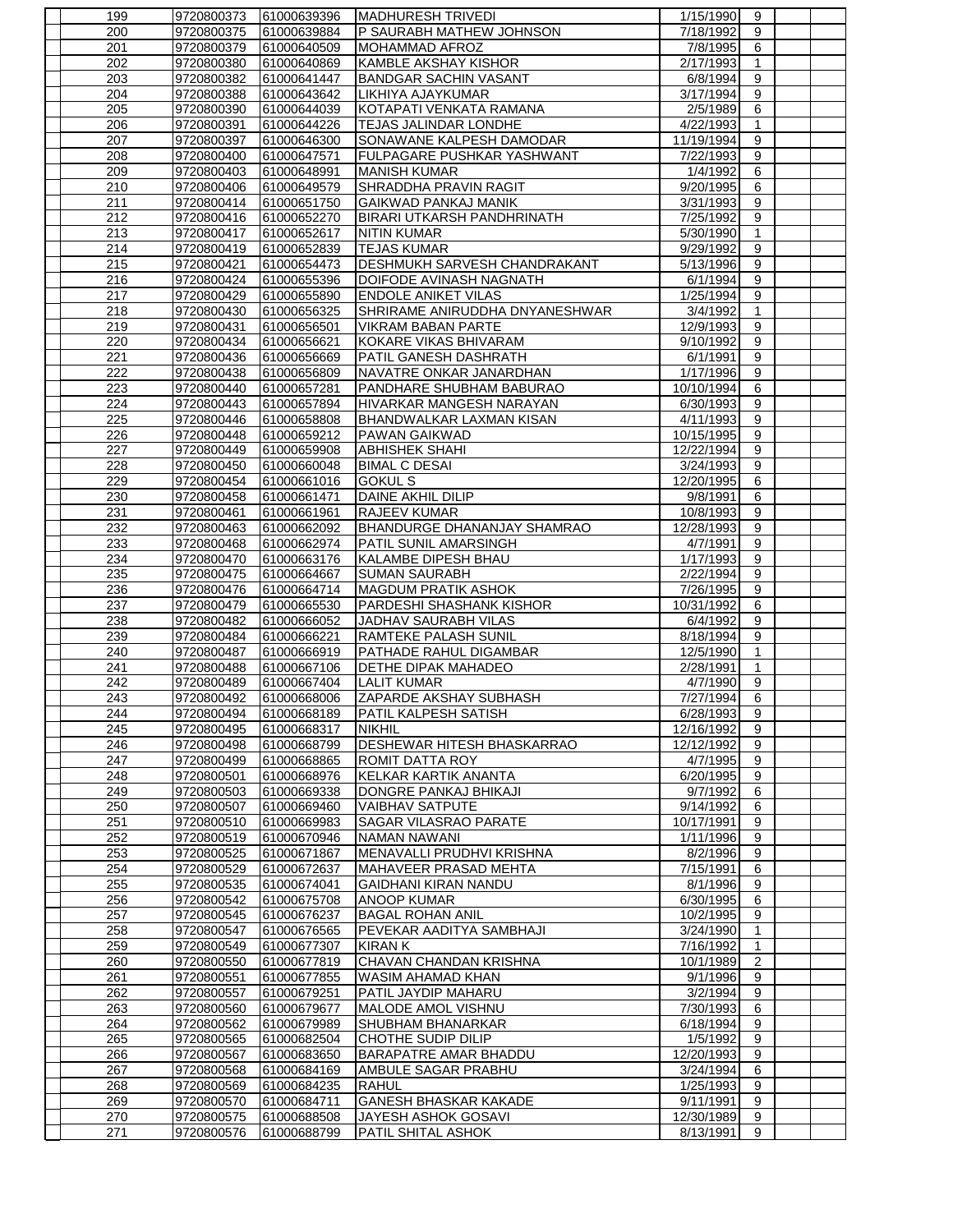| 272        | 9720800577               | 61000688851                | <b>SIDDHANT SURESH GAWAI</b>                     | 4/8/1995                | 1                   |  |
|------------|--------------------------|----------------------------|--------------------------------------------------|-------------------------|---------------------|--|
| 273        | 9720800581               | 61000689521                | SHARMA RAKESH GHANSHYAM                          | 1/14/1993               | 9                   |  |
| 274        | 9720800582               | 61000689772                | HUMBE SURAJKUMAR DADARAO                         | 3/24/1992               | 9                   |  |
| 275        | 9720800589               | 61000694131                | <b>BAVISKAR GIREESH MANIK</b>                    | 12/25/1995              | 6                   |  |
| 276        | 9720800590               | 61000694261                | ANURAG KRISHNA VERMA                             | 4/22/1993               | 6                   |  |
| 277        | 9720800591               | 61000694728                | <b>BHOYAR PRAMOD DEORAOJI</b>                    | 2/17/1986               | 9                   |  |
| 278        | 9720800595               | 61000695973                | GOSAVI BHUSHAN MANOHAR                           | 12/14/1993              | 9                   |  |
| 279        | 9720800597               | 61000696453                | <b>SURAWASE DIPAK SAMBHAJI</b>                   | 8/1/1993                | 9                   |  |
| 280        | 9720800600               | 61000697458                | <b>SHIVAM SINGH</b>                              | 3/19/1996               | 9                   |  |
| 281        | 9720800601               | 61000697883                | <b>VIPIN KUMAR</b>                               | 2/12/1990               | 9                   |  |
| 282        | 9720800602               | 61000697942                | <b>PRIYAM GURIA</b>                              | 3/21/1995               | 9                   |  |
| 283        | 9720800604               | 61000699175                | KHANDADE NAGESH VITHALRAO                        | 12/18/1990              | 6                   |  |
| 284        | 9720800606               | 61000699739                | <b>PARDHI YOGESH DUISH</b><br><b>SUMIT PAHAN</b> | 8/6/1989                | 9<br>$\overline{2}$ |  |
| 285<br>286 | 9720800609<br>9720800611 | 61000700384                | <b>SURAJ KUMAR GUPTA</b>                         | 4/15/1992<br>12/26/1991 | 9                   |  |
| 287        | 9720800612               | 61000700577<br>61000700721 | <b>SARAVADE PRASHANT KURMADAS</b>                | 9/10/1995               | 6                   |  |
| 288        | 9720800615               | 61000700945                | <b>DUDDU MANOJ KUMAR</b>                         | 3/7/1993                | 6                   |  |
| 289        | 9720800616               | 61000701665                | KATHAR MAHESH DATTATRAY                          | 5/9/1991                | 9                   |  |
| 290        | 9720800620               | 61000704406                | VIJAY HIRAMAN AHIRE                              | 2/23/1993               | 1                   |  |
| 291        | 9720800622               | 61000704574                | <b>CHIRAG RANKA</b>                              | 9/29/1995               | 9                   |  |
| 292        | 9720800625               | 61000705993                | <b>AGRAWAL ARPAN PURUSHOTTAM</b>                 | 11/25/1993              | 9                   |  |
| 293        | 9720800626               | 61000706115                | WARKAD SAMARTH GANESH                            | 2/8/1993                | 9                   |  |
| 294        | 9720800628               | 61000706821                | <b>MOHAMMAD YOUNS</b>                            | 7/8/1992                | 9                   |  |
| 295        | 9720800629               | 61000707023                | <b>ROY ROSHAN CHANDY</b>                         | 5/2/1988                | 9                   |  |
| 296        | 9720800630               | 61000707647                | AHIRE YOGESH SUDHAKAR                            | 7/2/1993                | $\mathbf{1}$        |  |
| 297        | 9720800637               | 61000710985                | DHOLE DHANANJAY MAHESH                           | 11/7/1994               | 6                   |  |
| 298        | 9720800638               | 61000711396                | MORE VISHAL SAMBHAJI                             | 11/1/1994               | 9                   |  |
| 299        | 9720800639               | 61000711869                | <b>GHORPADE PRANIT SHASHIKANT</b>                | 3/21/1992               | 9                   |  |
| 300        | 9720800643               | 61000714376                | KATKAR PANKAJ KALYANRAO                          | 4/1/1989                | 9                   |  |
| 301        | 9720800648               | 61000715464                | SHINDE SHARAD BABAN                              | 5/5/1991                | $\boldsymbol{9}$    |  |
| 302        | 9720800653               | 61000718051                | ABHIJEET JAGANNATH ZADOKAR                       | 9/25/1990               | 6                   |  |
| 303        | 9720800656               | 61000718922                | <b>RAHUL PANT</b>                                | 6/4/1994                | 9                   |  |
| 304        | 9720800657               | 61000719026                | LANKESHWAR KARTIK VIJAYKUMAR                     | 12/15/1994              | 1                   |  |
| 305        | 9720800658               | 61000719104                | <b>BUVA VINAYAK DAGADU</b>                       | 12/23/1995              | 9                   |  |
| 306        | 9720800659               | 61000719143                | <b>BIPRESH MANI</b>                              | 9/3/1991                | 9                   |  |
| 307        | 9720800667               | 61000720967                | PADWAL ABHIJIT BHASKAR                           | 1/1/1990                | $\overline{9}$      |  |
| 308        | 9720800669               | 61000721495                | PAWADE RAHUL BHASKAR                             | 12/10/1995              | 9                   |  |
| 309        | 9720800671               | 61000721826                | KADAM AKSHAY SANJAY                              | 4/15/1992               | 6                   |  |
| 310        | 9720800672               | 61000721856                | CHOURAGADE VISHAL CHHGANLAL                      | 9/18/1995               | 6                   |  |
| 311        | 9720800673               | 61000721887                | <b>AMIT KUMAR MISHRA</b>                         | 5/3/1993                | 9                   |  |
| 312        | 9720800675               | 61000723272                | <b>MANISH PANDEY</b>                             | 4/29/1991               | 9                   |  |
| 313        | 9720800676               | 61000723570                | NAWKHARE RAHUL CHANDRABHAN                       | 4/21/1992               | 6                   |  |
| 314        | 9720800683               | 61000725205                | <b>PAWAR RAVINDRA RAMCHANDRA</b>                 | 1/28/1991               | 9                   |  |
| 315        | 9720800689               | 61000729525                | NIKHIL BHARDWAJ                                  | 5/7/1995                | 9                   |  |
| 316        | 9720800692               | 61000730208                | <b>SHINDE HITESH WAMAN</b>                       | 7/9/1994                | $\overline{2}$      |  |
| 317        | 9720800694               | 61000731178                | <b>GAIKWAD SUDEEP DILIP</b>                      | 7/29/1994               | 9                   |  |
| 318        | 9720800695               | 61000731378                | <b>NEHA</b><br><b>VARDHAN VAIBHAV BARVE</b>      | 1/2/1994<br>1/3/1995    | $\mathbf{1}$<br>9   |  |
| 319        | 9720800697               | 61000732520                |                                                  | 7/9/1993                |                     |  |
| 320<br>321 | 9720800702<br>9720800703 | 61000735902<br>61000736100 | ADESH SIDHESHWAR BANSODE<br><b>KUMAR PANKAJ</b>  | 9/1/1988                | 9<br>9              |  |
| 322        | 9720800709               | 61000736793                | PATIL SAGAR DEEPAK                               | 12/16/1993              | 9                   |  |
| 323        | 9720800711               | 61000736892                | IMANE PRAVIN SHIVAJI                             | 11/27/1995              | 9                   |  |
| 324        | 9720800712               | 61000737406                | THOMBARE SUMIT RAJENDRA                          | 7/15/1995               | 6                   |  |
| 325        | 9720800715               | 61000738173                | <b>PRADEEP PRADHAN</b>                           | 5/4/1994                | 6                   |  |
| 326        | 9720800717               | 61000739164                | SANDEEP RAMLAL RATHOD                            | 8/14/1989               | 6                   |  |
| 327        | 9720800718               | 61000739945                | RAHUL PATHAK                                     | 10/27/1991              | 9                   |  |
| 328        | 9720800719               | 61000740020                | PAWAR GANESH MANOHAR                             | 12/22/1988              | 9                   |  |
| 329        | 9720800722               | 61000741105                | <b>SANKET</b>                                    | 3/3/1994                | 9                   |  |
| 330        | 9720800724               | 61000741353                | <b>BHAWRE DIKSHA VILAS</b>                       | 8/10/1995               | 1                   |  |
| 331        | 9720800725               | 61000741361                | <b>BALASAHEB DHANAJI SANAP</b>                   | 9/15/1989               | 9                   |  |
| 332        | 9720800728               | 61000742543                | JAGTAP SACHIN HARISHCHANDRA                      | 8/20/1989               | 9                   |  |
| 333        | 9720800733               | 61000742966                | <b>BHAGAT SUSHIL DASHRATH</b>                    | 2/10/1993               | 1                   |  |
| 334        | 9720800736               | 61000743924                | <b>MANISH KUMAR</b>                              | 10/6/1990               | 1                   |  |
| 335        | 9720800739               | 61000744553                | <b>TUKARAM SANGADE</b>                           | 12/27/1993              | 9                   |  |
| 336        | 9720800740               | 61000745009                | RATHOD KRUSHNA LIMBAJI                           | 6/30/1992               | 9                   |  |
| 337        | 9720800742               | 61000745823                | SAVDEKAR DEENESH AVINASH                         | 5/25/1990               | 9                   |  |
| 338        | 9720800743               | 61000746119                | DHEKALE NARAYAN EKNATH                           | 2/9/1991                | 9                   |  |
| 339        | 9720800744               | 61000746898                | NANDRE DIPAK AJIT                                | 3/14/1990               | 9                   |  |
| 340        | 9720800745               | 61000747053                | CHAKAVE PRASHANT BABAN                           | 12/9/1990               | 9                   |  |
| 341        | 9720800748               | 61000747558                | PAWAR POOJA HIRALAL                              | 9/3/1993                | 6                   |  |
| 342        | 9720800750               | 61000748602                | ADGOKAR AVIRATH CHANDRAKANT                      | 11/7/1992               | 9                   |  |
| 343<br>344 | 9720800753               | 61000749644                | KALAPPA SUNGAR                                   | 6/15/1993               | 9                   |  |
|            | 9720800756               | 61000750786                | SHELAT SEHRAN MANOJKUMAR                         | 9/12/1992               | -1                  |  |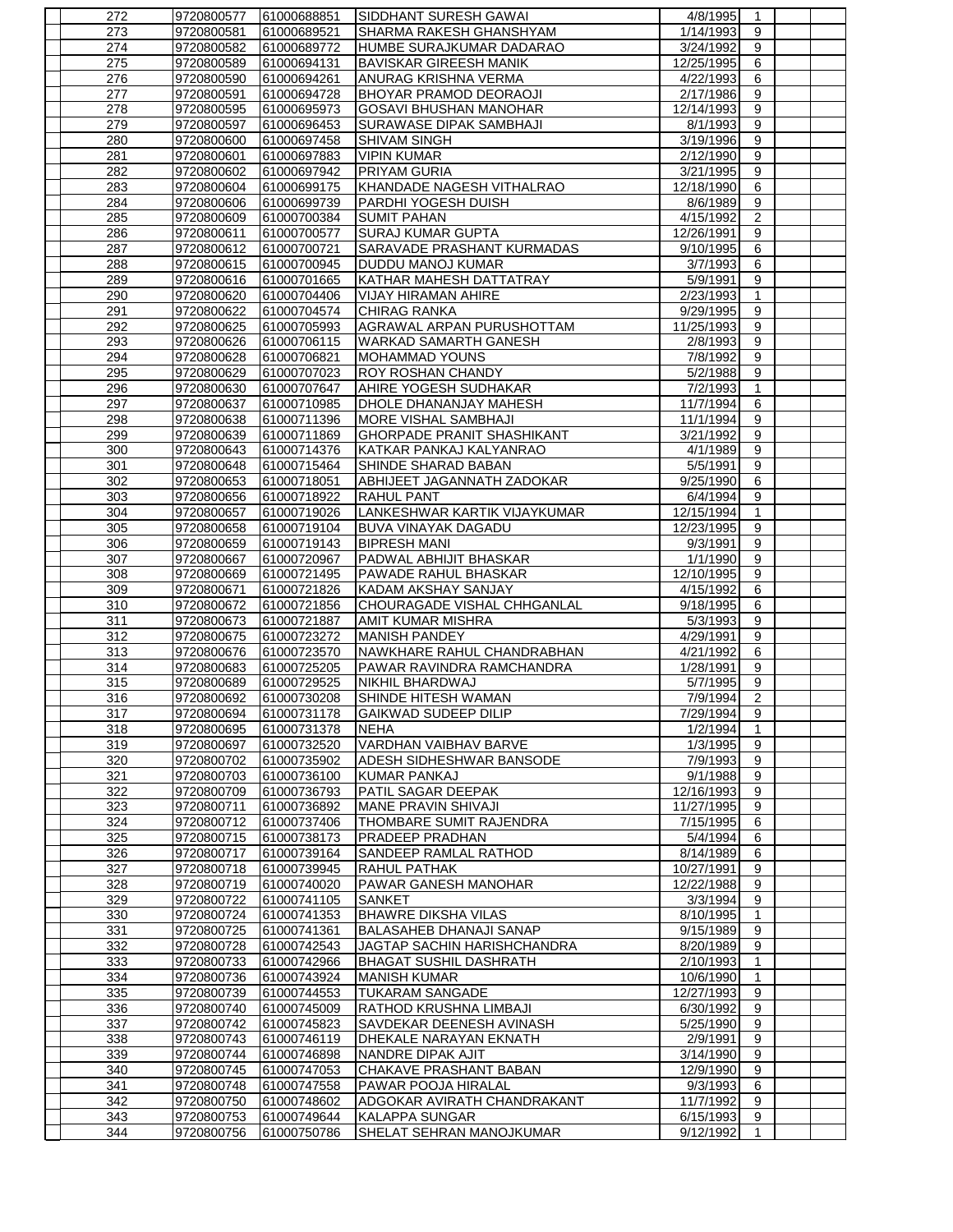| 345        | 9720800760               | 61000751429                | <b>ZOPE MONIKA ANIL</b>                    | 4/11/1995              | 9              |   |  |
|------------|--------------------------|----------------------------|--------------------------------------------|------------------------|----------------|---|--|
| 346        | 9720800762               | 61000751821                | <b>PATIL ARPIT RAJENDRA</b>                | 9/27/1992              | 9              |   |  |
| 347        | 9720800770               | 61000752854                | JAGDISH RAGHUNATH BHIOGADE                 | 1/12/1991              | 6              |   |  |
| 348        | 9720800775               | 61000753602                | KUNWAR ABHISHEK SINGH                      | 10/14/1993             | 9              |   |  |
| 349        | 9720800778               | 61000755866                | <b>GOHIL RAGHAV BHIKHUBHAI</b>             | 9/29/1992              | 9              |   |  |
| 350        | 9720800779               | 61000755869                | <b>VIKAS KHATANA</b>                       | 8/10/1991              | 6              |   |  |
| 351        | 9720800780               | 61000755938                | <b>RAMESH KUMAR</b>                        | 5/13/1994              | 6              |   |  |
| 352        | 9720800783               | 61000756711                | SHARMA AJAY NARESH                         | 7/26/1992              | 9              |   |  |
| 353        | 9720800785               | 61000757032                | CHITNIS CHINMAY HANUMANT                   | 1/2/1996               | $\overline{9}$ |   |  |
| 354        | 9720800786               | 61000757259                | <b>BARDE MAHENDRA RAMDAS</b>               | 5/15/1992              | $\overline{2}$ |   |  |
| 355        | 9720800789               | 61000757617                | PANDHARE AVINASH MAHADEV                   | 2/21/1996              | 9              |   |  |
| 356        | 9720800792               | 61000758349                | <b>SAGAR SUDAM GAIKWAD</b>                 | 7/23/1990              | $\overline{9}$ |   |  |
| 357        | 9720800797               | 61000759420                | SHEWALE HARSHAL BALASAHEB                  | 4/9/1995               | 6              |   |  |
| 358        | 9720800798               | 61000759447                | PANDEY GOWINDKUMAR GOPALJEE                | 12/28/1992             | 9              |   |  |
| 359        | 9720800800               | 61000759643                | <b>WATHOLE ATUL AMBADAS</b>                | 12/30/1994             | 9              |   |  |
| 360        | 9720800801               | 61000759912                | RATHOD SWABHIMAN BHAGWAN                   | 12/6/1995              | 6              |   |  |
| 361        | 9720800802               | 61000760018                | <b>GADE SAMADHAN SUBHASH</b>               | 5/14/1991              | 9              |   |  |
| 362        | 9720800803               | 61000760407                | PANKAR SARVESH RAM                         | 11/8/1995              | 9              |   |  |
| 363        | 9720800806               | 61000760994                | <b>JITENDRA NIMBA PAWAR</b>                | 7/19/1989              | 6              |   |  |
| 364        | 9720800807               | 61000761149                | <b>BHUSARI GAURAV SUNIL</b>                | 6/10/1992              | 9              |   |  |
| 365        | 9720800808               | 61000761368                | <b>GURUPRASAD KARLEKAR</b>                 | 7/21/1995              | 9              |   |  |
| 366        | 9720800811               | 61000762245                | ITALIYA PANKAJKUMAR ASHOKBHAI              | 5/29/1996              | 9              |   |  |
| 367        | 9720800812               | 61000763308                | MORE SWAPNIL PUNAMCHAND                    | 3/18/1991              | 6              |   |  |
| 368        | 9720800814               | 61000763376                | THAKARE DIPTI TUKARAM                      | 9/6/1990               | 6              |   |  |
| 369        | 9720800816               | 61000764158                | PANKAJ TARI                                | 6/1/1988               | 9              |   |  |
| 370        | 9720800817               | 61000764560                | KOPTE ANKIT KAILAS                         | 12/15/1995             | 6              |   |  |
| 371        | 9720800818               | 61000764799                | <b>JITENDRA SINGH</b>                      | 6/7/1976               | 9              | 3 |  |
| 372        | 9720800819               | 61000765436                | SHAIKH KARIM RAHIM                         | 6/10/1995              | 9              |   |  |
| 373        | 9720800826               | 61000768337                | <b>BANOTHU PANTHULU</b>                    | 1/3/1991               | $\overline{2}$ |   |  |
| 374        | 9720800827               | 61000768903                | PATIL SAURABH VIJAY                        | 3/11/1991              | 6              |   |  |
| 375        | 9720800829               | 61000769105                | <b>ZURVE UMESH RAMA</b>                    | 2/1/1994               | $\mathbf{2}$   |   |  |
|            |                          |                            |                                            | 3/25/1995              | 9              |   |  |
| 376<br>377 | 9720800830<br>9720800834 | 61000769183<br>61000769747 | <b>SHUBHAM PRASAD</b><br>MANE SNEHAL POPAT | 4/25/1994              | 9              |   |  |
| 378        | 9720800837               | 61000770458                | <b>ESHAN KUMAR NASHINE</b>                 | 10/23/1990             | 9              |   |  |
| 379        | 9720800841               | 61000771116                | <b>SHADAB AHAMAD</b>                       | 8/1/1988               | 9              |   |  |
| 380        | 9720800846               | 61000771846                | <b>VIPUL</b>                               | 7/26/1991              | 6              |   |  |
| 381        | 9720800852               | 61000772972                | <b>DILEEP KUMAR PAL</b>                    | 5/11/1992              | 6              |   |  |
| 382        | 9720800855               | 61000773169                | SURYAWANSHI SWAPNIL MOHAN                  | 6/26/1990              | 9              |   |  |
| 383        | 9720800858               | 61000773809                | <b>SREEJESH K SREEKUMAR</b>                | 6/14/1992              | 9              |   |  |
| 384        | 9720800859               | 61000773812                | KILARI VIJAY KUMAR                         | 6/4/1991               | 6              |   |  |
| 385        | 9720800862               | 61000774286                | AMIT KUMAR PAL                             | 4/14/1988              | 9              |   |  |
| 386        | 9720800865               | 61000774720                | <b>WAGH VISHAL HIRAMAN</b>                 | 10/31/1991             | 9              |   |  |
| 387        | 9720800868               | 61000775194                | <b>VIJAY KUMAR PATHAK</b>                  | 12/28/1992             | 9              |   |  |
| 388        | 9720800874               | 61000776720                | <b>CH SANTHOSH</b>                         | 6/8/1990               | 9              |   |  |
| 389        | 9720800875               | 61000777041                | RAVIKUMAR VIJAY PANDE                      | 7/7/1991               | 9              |   |  |
| 390        | 9720800877               | 61000778400                | KURHADE KISHOR SHRIRANG                    | 6/16/1989              |                |   |  |
|            |                          |                            | <b>PATIL VAIBHAV VIJAY</b>                 |                        | 9<br>9         |   |  |
| 391<br>392 | 9720800878<br>9720800880 | 61000778676<br>61000779012 | <b>AMOL CHANDRAKANT SARUK</b>              | 9/11/1993<br>6/18/1988 | 9              |   |  |
| 393        | 9720800881               | 61000779522                | MOHAMMED ZISHAAN KHADARI                   | 2/26/1995              | 9              |   |  |
| 394        | 9720800882               | 61000779671                | <b>BACHHAV PRASHANT NANDU</b>              | 7/22/1996              | 6              |   |  |
| 395        | 9720800884               | 61000780337                | ANDOLE AKSHAY SUDHAKAR                     | 6/14/1992              | 6              |   |  |
| 396        | 9720800886               | 61000781705                | ZUNJARRAO KALPESH MOHAN                    | 5/4/1995               | 6              |   |  |
| 397        | 9720800887               | 61000782303                | PAWAR SUNTILAL KISAN                       | 5/20/1993              | 2              |   |  |
| 398        | 9720800891               | 61000783224                | <b>ABHIJEET R JAISWAL</b>                  | 7/18/1993              | 6              |   |  |
| 399        | 9720800893               | 61000783662                | PATIL SONAL SHIVAJI                        | 5/2/1994               | 9              |   |  |
| 400        | 9720800897               | 61000784436                | <b>GADE PRATIK RAJENDRA</b>                | 8/15/1993              | 9              |   |  |
| 401        | 9720800900               | 61000784797                | <b>JADHAV PRADIP BALWANT</b>               | 11/7/1994              | 9              |   |  |
| 402        | 9720800905               | 61000785441                | HUJARE PRADIP RAMCHANDRA                   | 6/12/1993              | 9              |   |  |
| 403        | 9720800906               | 61000785630                | <b>ROHIT MAHALE</b>                        | 10/7/1992              | 9              |   |  |
| 404        | 9720800908               | 61000785878                | PRADEEP KUMAR GUPTA                        | 1/10/1981              | 6              | 3 |  |
| 405        | 9720800909               | 61000786031                | PATIL PRATHAMESH ANANT                     | 3/5/1994               | 6              |   |  |
| 406        | 9720800912               | 61000787395                | <b>SARODE SAGAR DILIP</b>                  | 12/13/1991             | 9              |   |  |
| 407        | 9720800914               | 61000787862                | SHUBHAM RAJENDRA KALANDRE                  | 7/19/1994              | 6              |   |  |
| 408        | 9720800921               | 61000788559                | PAWAR BHAGWAN PRABHAKAR                    | 11/5/1993              | 9              |   |  |
| 409        | 9720800924               | 61000789380                | SOLANKI PINTUKUMAR GORDHANBHAI             | 11/29/1992             | 9              |   |  |
| 410        | 9720800925               | 61000789540                | <b>SACHIN</b>                              | 7/23/1996              | 6              |   |  |
| 411        | 9720800926               | 61000789667                | <b>ARSUL VITTHAL JANARDHAN</b>             | 7/1/1992               | 9              |   |  |
| 412        | 9720800928               | 61000790069                | RANDHAVE BUVASAHEB GAHININATH              | 9/29/1991              | 9              |   |  |
| 413        | 9720800935               | 61000791770                | <b>MOHAMMAD RIZWAN</b>                     | 9/24/1995              | 9              |   |  |
| 414        | 9720800936               | 61000791781                | KULKARNI PRASAD RAJENDRA                   | 8/31/1992              | 9              |   |  |
| 415        | 9720800938               | 61000792016                | ABHIJIT SURYAKANT METKAR                   | 5/11/1991              | 6              |   |  |
| 416        | 9720800939               | 61000792243                | BHARATI MAHARUDRA DHARMARAJ                | 8/3/1993               | 6              |   |  |
| 417        | 9720800942               | 61000792677                | PURI VIPIN RAMESHWAR                       | 1/23/1990              | 9              |   |  |
|            |                          |                            |                                            |                        |                |   |  |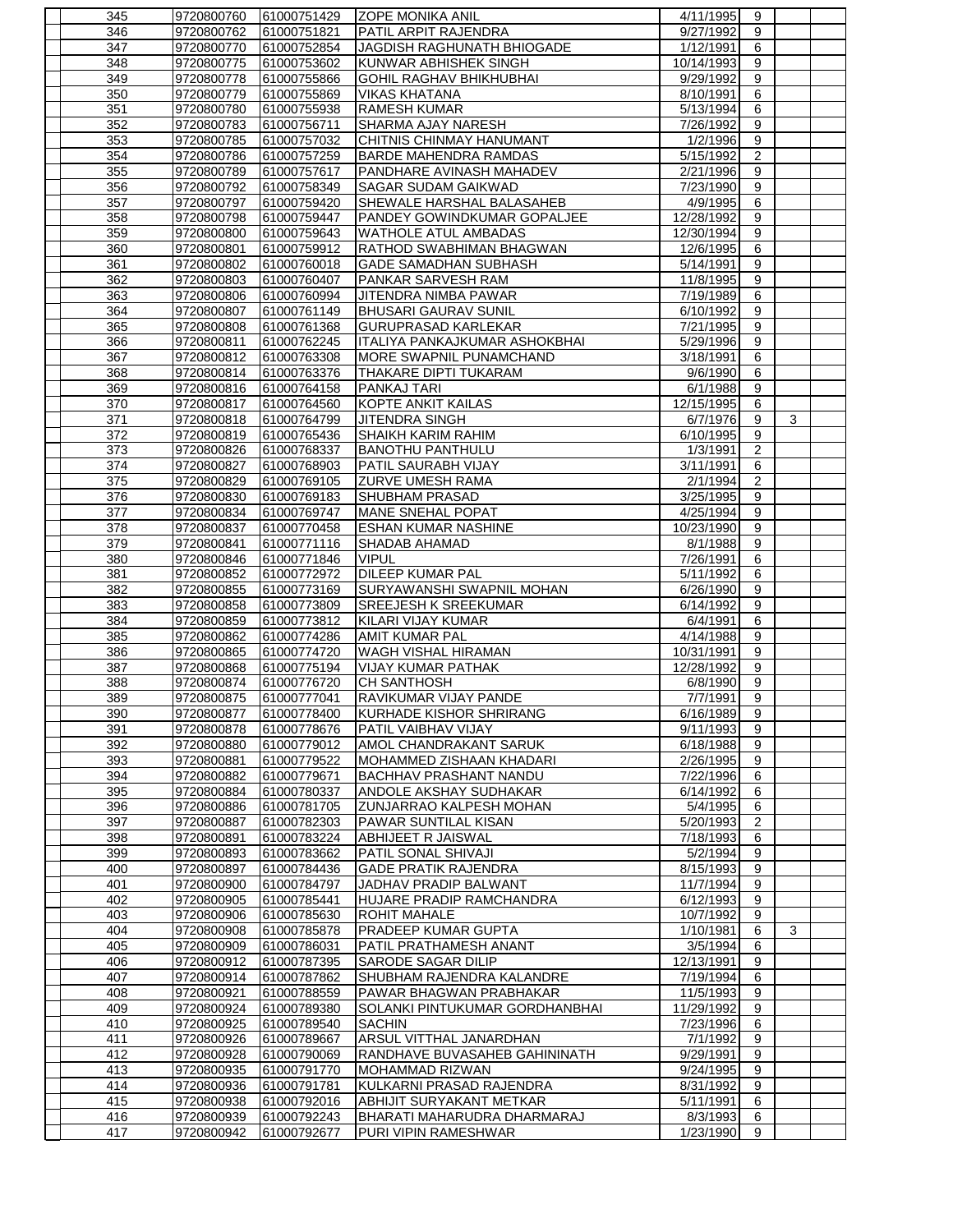| 418 | 9720800943 | 61000792810 | <b>PATIL VIKAS NARAYAN</b>      | 7/3/1994   | 9                |   |  |
|-----|------------|-------------|---------------------------------|------------|------------------|---|--|
| 419 | 9720800949 | 61000795874 | BIBEKAR SUBODH SAKHARAMJI       | 2/22/1993  | 9                |   |  |
| 420 | 9720800951 | 61000796069 | <b>SANDEEP KUMAR</b>            | 7/26/1994  | 9                |   |  |
| 421 | 9720800955 | 61000797229 | <b>DHIRAJ SHARMA</b>            | 8/21/1991  | 6                |   |  |
| 422 | 9720800957 | 61000798139 | JADE NILESH PRAMOD              | 4/14/1990  | 6                |   |  |
| 423 | 9720800960 | 61000798803 | PRASANTA SWAIN                  | 3/23/1978  | 9                | 3 |  |
| 424 | 9720800961 | 61000799051 | <b>SATYENDRA SINGH</b>          | 9/15/1992  | 9                |   |  |
| 425 | 9720800962 | 61000799531 | <b>SHARATH K</b>                | 8/24/1995  | 6                |   |  |
| 426 | 9720800963 | 61000799549 | ROHIT VILAS WADGONKAR           | 1/28/1991  | 6                |   |  |
| 427 | 9720800966 | 61000800556 | AGRAWAL NITANT GIRISH           | 11/23/1995 | 9                |   |  |
| 428 | 9720800971 | 61000802022 | TALANDE VIVEK BALKRUSHNA        | 5/18/1994  | 9                |   |  |
| 429 | 9720800972 | 61000802348 | SARNAIK VITTHAL PANJABRAO       | 8/17/1990  | 9                |   |  |
| 430 | 9720800977 | 61000803626 | <b>THAKARE SOPAN VITTHAL</b>    | 1/5/1989   | 9                |   |  |
| 431 | 9720800978 | 61000803980 | KHAIRNAR SHAILESH BHAGWAN       | 5/16/1994  | 9                |   |  |
| 432 | 9720800979 | 61000804510 | PANKAJ KUMAR                    | 9/6/1991   | $\overline{9}$   |   |  |
| 433 | 9720800985 | 61000805138 | <b>HARI SHARMA</b>              | 3/7/1991   | 9                |   |  |
| 434 | 9720800992 | 61000808259 | PAWAN VINOD KAKAD               | 7/7/1992   | 9                |   |  |
| 435 | 9720800993 | 61000808270 | PAWALE SANKET KESHAV            | 3/5/1994   | $6\overline{6}$  |   |  |
| 436 | 9720800995 | 61000808774 | KURUPKHELE PRASHANT ABHIRAM     | 3/3/1994   | 9                |   |  |
| 437 | 9720800996 | 61000809428 | CHANDRASHEKHAR                  | 11/19/1992 | 9                |   |  |
| 438 | 9720800997 | 61000810009 | <b>SHIVAM TIWARI</b>            | 8/20/1993  | $\boldsymbol{9}$ |   |  |
| 439 | 9720801002 | 61000811268 | TANAJI RAMDAS DONADKAR          | 9/11/1988  | 6                |   |  |
| 440 | 9720801003 | 61000811372 | <b>JANENDRA GAUTAM</b>          | 9/17/1991  | 9                |   |  |
| 441 | 9720801007 | 61000812746 | EKHANDE CHANDRAMOHAN SOPAN      | 7/25/1991  | 9                |   |  |
| 442 | 9720801008 | 61000812862 | <b>KISHOR</b>                   | 8/11/1993  | $\overline{9}$   |   |  |
| 443 | 9720801010 | 61000813241 | <b>ASHISH NAGLA</b>             | 3/24/1992  | 9                |   |  |
| 444 | 9720801012 | 61000814023 | SHASHIKANT UTTAM BAGUL          | 2/20/1991  | $\overline{c}$   |   |  |
| 445 | 9720801013 | 61000814025 | DHARAVATHU G SWAMY NAIK         | 8/21/1989  | $\overline{2}$   |   |  |
| 446 | 9720801017 | 61000814360 | <b>DIVYA TIWARI</b>             | 6/5/1996   | 9                |   |  |
| 447 | 9720801019 | 61000814688 | MOMIN KHAWARISLAM GULAMYEZDANI  | 1/2/1996   | 6                |   |  |
| 448 | 9720801025 | 61000816040 | <b>SAKHARE GANESH RAMKISHAN</b> | 7/21/1989  | 9                |   |  |
| 449 | 9720801026 | 61000816076 | <b>SAGAR DATTATRAY SALUNKHE</b> | 10/26/1993 | 9                |   |  |
| 450 | 9720801027 | 61000816082 | KANADE DNYANESHWAR VINAYAKRAO   | 9/13/1992  | 6                |   |  |
| 451 | 9720801029 | 61000816859 | <b>PAWAR PREETAM LAXMAN</b>     | 9/18/1991  | 9                |   |  |
| 452 | 9720801033 | 61000818774 | <b>ALOK KUMAR</b>               | 2/2/1992   | 6                |   |  |
| 453 | 9720801034 | 61000819392 | <b>BOBADE SHAILESH ANANDA</b>   | 10/20/1994 | $\boldsymbol{9}$ |   |  |
| 454 | 9720801036 | 61000820131 | PETE SHIVANATH GORAKSHANATH     | 6/2/1991   | 9                |   |  |
| 455 | 9720801040 | 61000821379 | MANOJKUMAR PATEL                | 10/22/1992 | 9                |   |  |
| 456 | 9720801042 | 61000821676 | <b>MAHADEV BHUIN</b>            | 8/1/1992   | $\boldsymbol{9}$ |   |  |
| 457 | 9720801044 | 61000822136 | <b>MANISH JHA</b>               | 10/3/1990  | 9                |   |  |
| 458 | 9720801045 | 61000822651 | <b>TARDE NILESH SUNIL</b>       | 10/6/1994  | 9                |   |  |
| 459 | 9720801047 | 61000822924 | KUMBHARE HIMANSHU RAMESH        | 12/30/1993 | 9                |   |  |
| 460 | 9720801048 | 61000822936 | CHAUDHARI GANESH HIRAMAN        | 12/25/1988 | 9                |   |  |
| 461 | 9720801049 | 61000823692 | <b>DHOBLE RAHUL</b>             | 3/18/1991  | 6                |   |  |
| 462 | 9720801051 | 61000823846 | <b>MEGHRAJ KORKE</b>            | 8/22/1991  | 9                |   |  |
| 463 | 9720801053 | 61000824636 | <b>PREETI SINGH</b>             | 11/2/1993  | 6                |   |  |
| 464 | 9720801056 | 61000825125 | PANKAJ KUMAR                    | 2/8/1995   | 1                |   |  |
| 465 | 9720801058 | 61000825985 | CHOUDHARY VISHAL SHREENATH      | 5/15/1990  | 6                |   |  |
| 466 | 9720801059 | 61000826084 | RITURAJ SHUKLA                  | 3/1/1990   | 9                |   |  |
| 467 | 9720801063 | 61000826486 | <b>ATUL KULARKAR</b>            | 8/22/1992  | 6                |   |  |
| 468 | 9720801067 | 61000827281 | PATHAN SIDDIK SATTARKHAN        | 12/17/1990 | 9                |   |  |
| 469 | 9720801068 | 61000827776 | VINOD SHIVSHANKAR PATLE         | 11/5/1990  | 9                |   |  |
| 470 | 9720801071 | 61000828353 | N VAMSEE KRISHNA R NAIDU        | 1/18/1989  | 9                |   |  |
| 471 | 9720801072 | 61000829012 | PARIKSHIT SHUKLA                | 6/16/1989  | 9                |   |  |
| 472 | 9720801075 | 61000829487 | SHINDE DEEPAK BHAGWAN           | 2/1/1992   | 9                |   |  |
| 473 | 9720801076 | 61000829543 | KHANDEKAR SUSHANT DATTATRAY     | 8/17/1993  | 9                |   |  |
| 474 | 9720801078 | 61000830098 | YASH MUDLIAR                    | 9/15/1995  | 9                |   |  |
| 475 | 9720801081 | 61000830277 | SHELAR VIRAJ POPATRAO           | 9/4/1990   | 9                |   |  |
| 476 | 9720801083 | 61000831587 | NIKHIL PANDITRAO INGLE          | 5/5/1996   | 9                |   |  |
| 477 | 9720801084 | 61000831917 | <b>RAVI RAI</b>                 | 12/16/1994 | $\overline{c}$   |   |  |
| 478 | 9720801087 | 61000832590 | KONDRA MANOJ DURGANNA           | 6/30/1988  | 6                |   |  |
| 479 | 9720801089 | 61000832838 | BHILWADE AKSHAY SUBHASH         | 10/26/1994 | 9                |   |  |
| 480 | 9720801091 | 61000833447 | JOSHI SAURABH CHANDRASHEKHAR    | 6/18/1995  | 9                |   |  |
| 481 | 9720801095 | 61000835167 | PATOLE PRADEEP PRAKASH          | 12/27/1992 | 9                |   |  |
| 482 | 9720801097 | 61000835991 | TARIQUE AZAM                    | 9/12/1992  | 9                |   |  |
| 483 | 9720801100 | 61000837293 | MUDIT KUMAR SINGH               | 1/31/1992  | 6                |   |  |
| 484 | 9720801101 | 61000837667 | <b>NITIN PANWAR</b>             | 1/13/1997  | 9                |   |  |
| 485 | 9720801102 | 61000837728 | <b>GOTE SUSHANT SITARAM</b>     | 2/5/1993   | 9                |   |  |
| 486 | 9720801103 | 61000837811 | OBULREDDY PRAVEEN KUMAR REDDY   | 5/31/1993  | 9                |   |  |
| 487 | 9720801105 | 61000838077 | GAVKARE VISHAL LAKSHMAN         | 11/16/1977 | 9                | 3 |  |
| 488 | 9720801106 | 61000838143 | NIKOSE SANCHI HARISHCHANDRA     | 12/3/1995  | 1                |   |  |
| 489 | 9720801107 | 61000838182 | KOHADE NIKHIL CHANDRASHEKHAR    | 4/17/1996  | 9                |   |  |
| 490 | 9720801109 | 61000838982 | SHAILESH DNYANDEO JADHAV        | 2/15/1991  | 9                |   |  |
|     |            |             |                                 |            |                  |   |  |